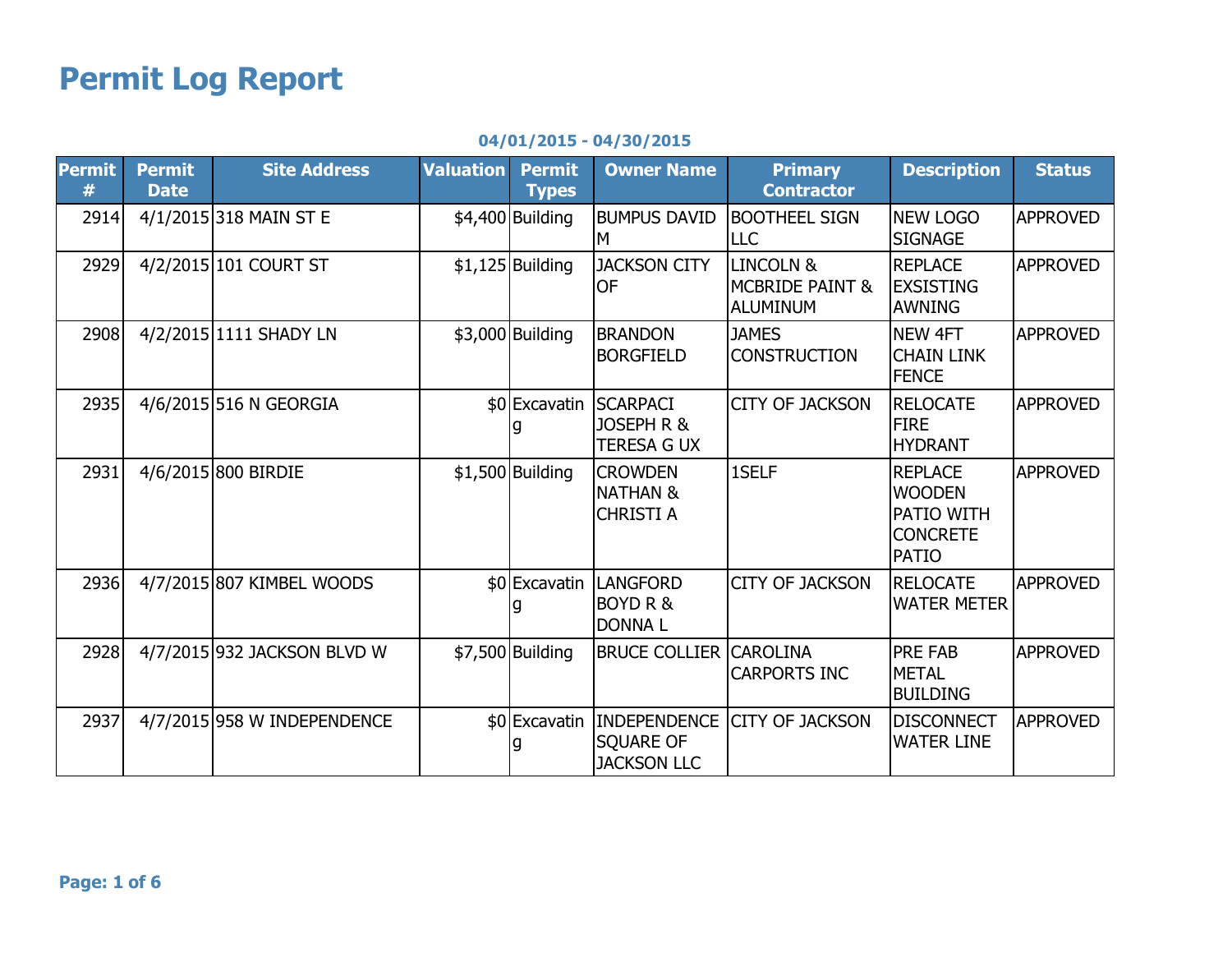| <b>Permit</b><br># | <b>Permit</b><br><b>Date</b> | <b>Site Address</b>                | <b>Valuation</b> | <b>Permit</b><br><b>Types</b> | <b>Owner Name</b>                                                    | <b>Primary</b><br><b>Contractor</b>                                   | <b>Description</b>                                                                                   | <b>Status</b>   |
|--------------------|------------------------------|------------------------------------|------------------|-------------------------------|----------------------------------------------------------------------|-----------------------------------------------------------------------|------------------------------------------------------------------------------------------------------|-----------------|
| 2934               |                              | 4/8/2015 1305 GLORIA DR            |                  | \$700 Building                | <b>THIELE</b><br><b>RICHARD J</b>                                    | 1SELF                                                                 | NEW 4'X8'<br><b>SIGN</b><br><b>ATTACHED TO</b><br><b>FRONT OF</b><br><b>BUILDING</b>                 | <b>APPROVED</b> |
| 2940               |                              | 4/8/2015 1305 BEL-AIR              |                  | \$0 Electrical                | <b>HOLLAND</b><br><b>CATHY A</b>                                     | <b>LINCOLN &amp;</b><br><b>MCBRIDE PAINT &amp;</b><br><b>ALUMINUM</b> | <b>UPGRADE</b><br><b>ELECTRICAL</b><br><b>SERVICE TO</b><br><b>200 AMP</b>                           | <b>APPROVED</b> |
| 2938               |                              | 4/9/2015 708 MAIN ST W             |                  | \$7,000 Building              | <b>CRACRAFT-</b><br>MILLER INC                                       | <b>CANEDY SIGN &amp;</b><br><b>GRAPHICS</b>                           | <b>NEW</b><br>MONUMENT<br><b>SIGN FOR</b><br><b>FORD &amp; SONS</b><br><b>FUNERAL</b><br><b>HOME</b> | <b>APPROVED</b> |
| 2941               |                              | 4/9/2015 319 MORGAN ST             |                  | n                             | \$100 Demolitio MILLER JOHN E 1SELF<br>& BEVERLY J UX                |                                                                       | <b>DEMOLITION</b><br><b>OF</b><br><b>DILAPIDATED</b><br><b>SHED</b>                                  | <b>APPROVED</b> |
|                    |                              | 2945 4/10/2015 506 WASHINGTON EAST |                  | n                             | \$0 Demolitio COOP SERVICE<br><b>CENTER INC</b>                      | <b>BIRK TRUCKING</b><br>Inc                                           | <b>TEAR DOWN A APPROVED</b><br><b>BUILDING</b>                                                       |                 |
|                    |                              | 2951 4/13/2015 958 W INDEPENDENCE  |                  | n                             | \$0 Demolitio INDEPENDENCE<br><b>SQUARE OF</b><br><b>JACKSON LLC</b> | <b>FRONABARGER</b><br>CONCRETERS, INC                                 | <b>DEMOLITION</b><br><b>OF OLD CAR</b><br><b>WASH</b>                                                | <b>APPROVED</b> |
|                    |                              | 2948 4/13/2015 825 KIMBLEWOODS DR  |                  |                               | \$0 Excavatin GOODMAN<br><b>FAMILY TRUST</b>                         | <b>CITY OF JACKSON</b>                                                | <b>WATER</b><br><b>SERVICE</b><br><b>REPAIR</b>                                                      | <b>APPROVED</b> |
|                    |                              | 2947 4/13/2015 330 GREENSFERRY RD  |                  |                               | \$300 Plumbing CAIN BESS M                                           | <b>LANGFORD</b><br><b>MECHANICAL &amp;</b><br><b>SHEET METAL</b>      | <b>REPAIR</b><br><b>WATER</b><br><b>SERVICE LINE</b>                                                 | <b>APPROVED</b> |
|                    |                              | 2954 4/14/2015 3519 RIDGE RD       |                  | g                             | \$0 Excavatin JOHNSTON<br>PHILIP S &<br>PAULA R UX                   | <b>CITY OF JACKSON</b>                                                | <b>WATER</b><br><b>SERVICE</b><br><b>REPAIR</b>                                                      | <b>APPROVED</b> |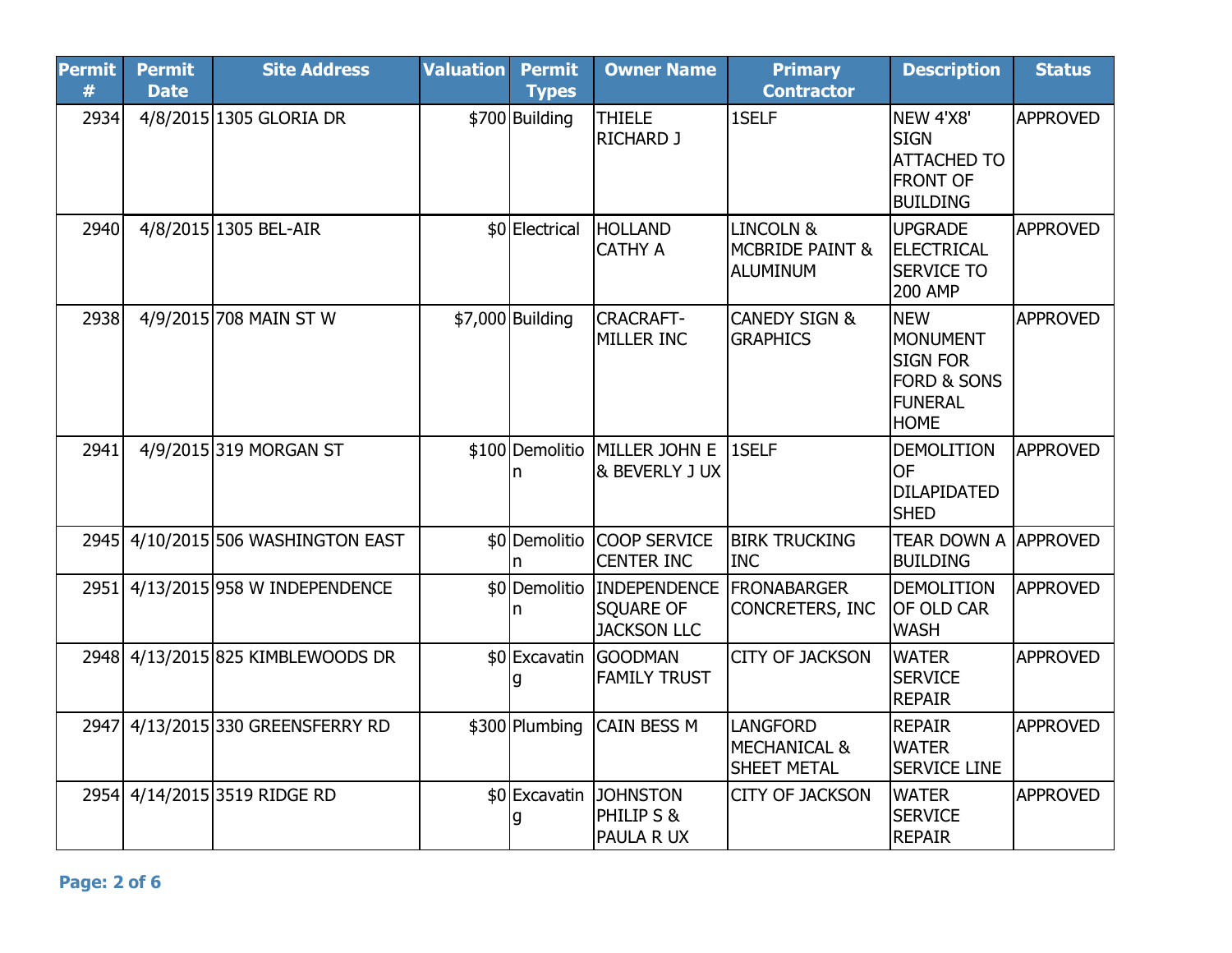| <b>Permit</b><br># | <b>Permit</b><br><b>Date</b> | <b>Site Address</b>              | <b>Valuation</b> | <b>Permit</b><br><b>Types</b> | <b>Owner Name</b>                                                             | <b>Primary</b><br><b>Contractor</b>                             | <b>Description</b>                                                      | <b>Status</b>   |
|--------------------|------------------------------|----------------------------------|------------------|-------------------------------|-------------------------------------------------------------------------------|-----------------------------------------------------------------|-------------------------------------------------------------------------|-----------------|
| 2957l              |                              | 4/15/2015 315 E WASHINGTON ST    |                  | \$700 Electrical              | WILSON JUSTIN MIDWEST<br>& AMY ET UX                                          | <b>BUILDERS / MARK</b><br><b>SIDES</b>                          | <b>CHANGE</b><br><b>ELECTRIC</b><br><b>PANEL OUT</b>                    | <b>APPROVED</b> |
|                    |                              | 2959 4/16/2015 1811 E JACKSON MO |                  | \$0 Excavatin JACKSON         | <b>BOULEVARD</b><br><b>CENTER LLC</b>                                         | MASTEC, NORTH<br>AMERICA, INC                                   | <b>RUNNING</b><br><b>CABLE TO</b><br><b>FRONT OF</b><br><b>BUILDING</b> | <b>APPROVED</b> |
|                    |                              | 2958 4/16/2015 1460 KIMBEL LN    |                  | \$0 Excavatin SCHLITT         | ROBBIE W &<br>KANDI M ET UX                                                   | <b>CITY OF JACKSON</b>                                          | <b>LOCATE</b><br><b>WATER TAP</b>                                       | <b>APPROVED</b> |
|                    |                              | 2960 4/16/2015 2402 SMITH TRAIL  |                  |                               | LLC                                                                           | \$700 Excavatin   PB PROPERTIES   MASTEC, NORTH<br>AMERICA, INC | <b>RUNNING</b><br><b>WIRE</b>                                           | <b>APPROVED</b> |
|                    |                              | 2961 4/16/2015 2647 NICOLE LN    |                  | \$350 Electrical              | <b>KARAVADIA</b><br><b>SHANTILAL &amp;</b><br><b>KANALK LATA</b><br><b>UX</b> | <b>MILLER POWER &amp;</b><br>CONTROL, LLC                       | <b>ELECTRIC</b><br>METER BASE<br><b>REPAIR</b>                          | <b>APPROVED</b> |
|                    |                              | 2966 4/20/2015 410 HOWARD ST     |                  | \$600 Electrical              | <b>HOYT EDWARD</b><br>L* & VANNA L                                            | MSI ELECTRIC INC                                                | <b>UPGRADE</b><br><b>ELECTRIC</b><br><b>SERVICE</b>                     | <b>APPROVED</b> |
|                    |                              | 2964 4/20/2015 304 ELM ST        |                  | \$1,900 Electrical            | <b>SEWING</b><br><b>GERALD R</b>                                              | J WELCH<br><b>ELECTRICAL</b><br><b>SERVICES</b>                 | <b>SERVICE</b><br><b>UPGRADE</b><br>FROM 100 AMP<br><b>TO 200 AMP</b>   | <b>APPROVED</b> |
|                    |                              | 2974 4/21/2015 1331 BEL AIR DR   |                  | g                             | J & SARAH A ET<br><b>UX</b>                                                   | \$0 Excavatin EBERT ANDREW CITY OF JACKSON                      | <b>RELOCATE</b><br><b>WATER METER</b>                                   | <b>APPROVED</b> |
|                    |                              | 2975 4/21/2015 2557 DIANA DR     |                  | \$0 Excavatin<br>g            | <b>OCONNER</b><br><b>AARON A &amp;</b><br><b>DEBRA P ET UX</b>                | <b>CITY OF JACKSON</b>                                          | <b>MOVE WATER</b><br><b>METR TO</b><br><b>OUTSIDE</b>                   | <b>APPROVED</b> |
|                    |                              | 2976 4/21/2015 2533 DIANA DR     |                  | g                             | \$0 Excavatin MCDOWELL<br>SETH T &<br><b>ALOISIO</b><br><b>JENNIFER L</b>     | <b>CITY OF JACKSON</b>                                          | MOVE WATER<br><b>METER TO</b><br><b>OUTSIDE</b>                         | <b>APPROVED</b> |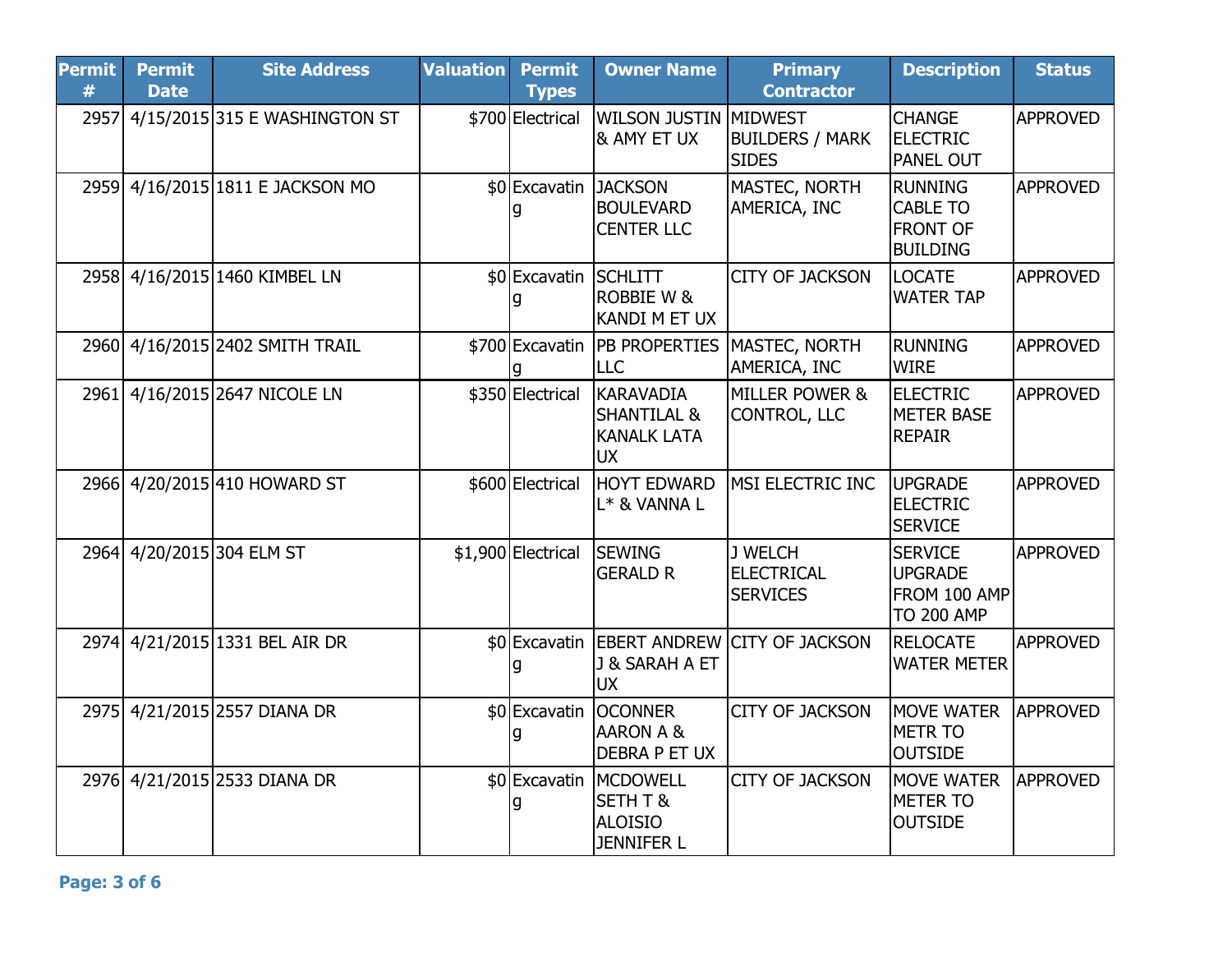| <b>Permit</b><br># | <b>Permit</b><br><b>Date</b> | <b>Site Address</b>                | <b>Valuation</b>   | <b>Permit</b><br><b>Types</b> | <b>Owner Name</b>                                                    | <b>Primary</b><br><b>Contractor</b>                                  | <b>Description</b>                                                      | <b>Status</b>   |
|--------------------|------------------------------|------------------------------------|--------------------|-------------------------------|----------------------------------------------------------------------|----------------------------------------------------------------------|-------------------------------------------------------------------------|-----------------|
| 2977               |                              | 4/21/2015 1400 BOXWOOD             |                    | q                             | & ANGELA C UX                                                        | \$0 Excavatin DILLOW BRAD A CITY OF JACKSON                          | <b>MOVE WATER</b><br><b>METER TO</b><br>THE OUTSIDE                     | <b>APPROVED</b> |
|                    |                              | 2973 4/21/2015 1006 NORTH          |                    | g                             | \$0 Excavatin DAVIS DAMIEN<br><b>&amp; WACHTER</b><br><b>MELISSA</b> | <b>CITY OF JACKSON</b>                                               | <b>MOVE WATER</b><br><b>METER TO</b><br><b>OUTSIDE</b>                  | <b>APPROVED</b> |
| 2925               |                              | 4/22/2015 1198 UNION STATION       | \$186,070 Building |                               | <b>BRANDON O</b><br><b>WILLIAMS</b><br><b>CONST</b>                  | <b>WILLIAMS</b><br>CONSTRUCTION,<br><b>BRANDON O</b>                 | <b>NEW RES</b><br><b>DWELLING</b><br><b>FINISHED</b><br><b>BASEMENT</b> | <b>APPROVED</b> |
|                    |                              | 2906 4/22/2015 4864 PARKSIDE CT    | \$178,335 Building |                               | <b>ANTIOCH</b><br><b>LLC</b>                                         | <b>FORTRESS</b><br>CONSTRUCTION CONSTRUCTION                         | <b>SING FAM RES</b><br><b>UNFIN</b><br><b>BASEMENT</b>                  | <b>APPROVED</b> |
| 2901               |                              | 4/22/2015 2486 BRISTOL             |                    | $$2,800$ Building             | <b>RODNEY</b><br><b>ENDERLE</b>                                      | <b>ULRICH CONCRETE</b><br><b>FINISHING</b>                           | NEW 52' BY<br>16' DRIVEWAY                                              | <b>APPROVED</b> |
|                    |                              | 2933 4/22/2015 402 E ADAMS         |                    | \$10,000 Building             | <b>CAROLINE</b><br><b>MCCLUNG</b>                                    | <b>ADAMS EXTERIOR</b><br>REMODELING                                  | <b>ROOM</b><br><b>ADDITION</b>                                          | <b>APPROVED</b> |
| 2917l              |                              | 4/23/2015 2259 JACKSON BLVD E      |                    | \$33,738 Building             | E & ROBERTA H<br>ET UX                                               | NEVILS RONALD M & M SIGN, LLC /<br><b>IWALTER</b><br><b>MARGRABE</b> | <b>UPDATE</b><br><b>LOWER</b><br>PORTION OF<br><b>SIGN</b>              | <b>APPROVED</b> |
|                    |                              | 2953 4/23/2015 1004 E ADAMS        |                    | \$500 Building                | <b>PAGE REGINA</b><br><b>MARIE</b>                                   | 1SELF                                                                | <b>WOODEN</b><br>FENCE 4'X 98'                                          | <b>APPROVED</b> |
|                    |                              | 2950 4/23/2015 527 N FARMINGTON RD |                    | $$1,200$ Building             | SMITH BRADLEY 1SELF<br>P & DEBRA K UX                                |                                                                      | 4'X 160' CHAIN APPROVED<br><b>LINK FENCE</b>                            |                 |
|                    |                              | 2963 4/23/2015 2745 WEDGEWOOD DR   |                    | $$1,500$ Building             | <b>PARHAM</b><br>DENNIS G &<br><b>CHERLYN L ET</b><br><b>UX</b>      | 1SELF                                                                | <b>SIDEWALKS</b><br><b>AND PATIOS</b>                                   | <b>APPROVED</b> |
| 2967               |                              | 4/23/2015 2495 STACY DRIVE         |                    | \$750 Building                | <b>BROWN</b><br><b>RUSSELL D &amp;</b><br><b>SARA E ET UX</b>        | lakb<br><b>CONSTRUCTION</b>                                          | <b>FINISHING</b><br><b>OUT</b><br><b>BASEMENT</b>                       | <b>APPROVED</b> |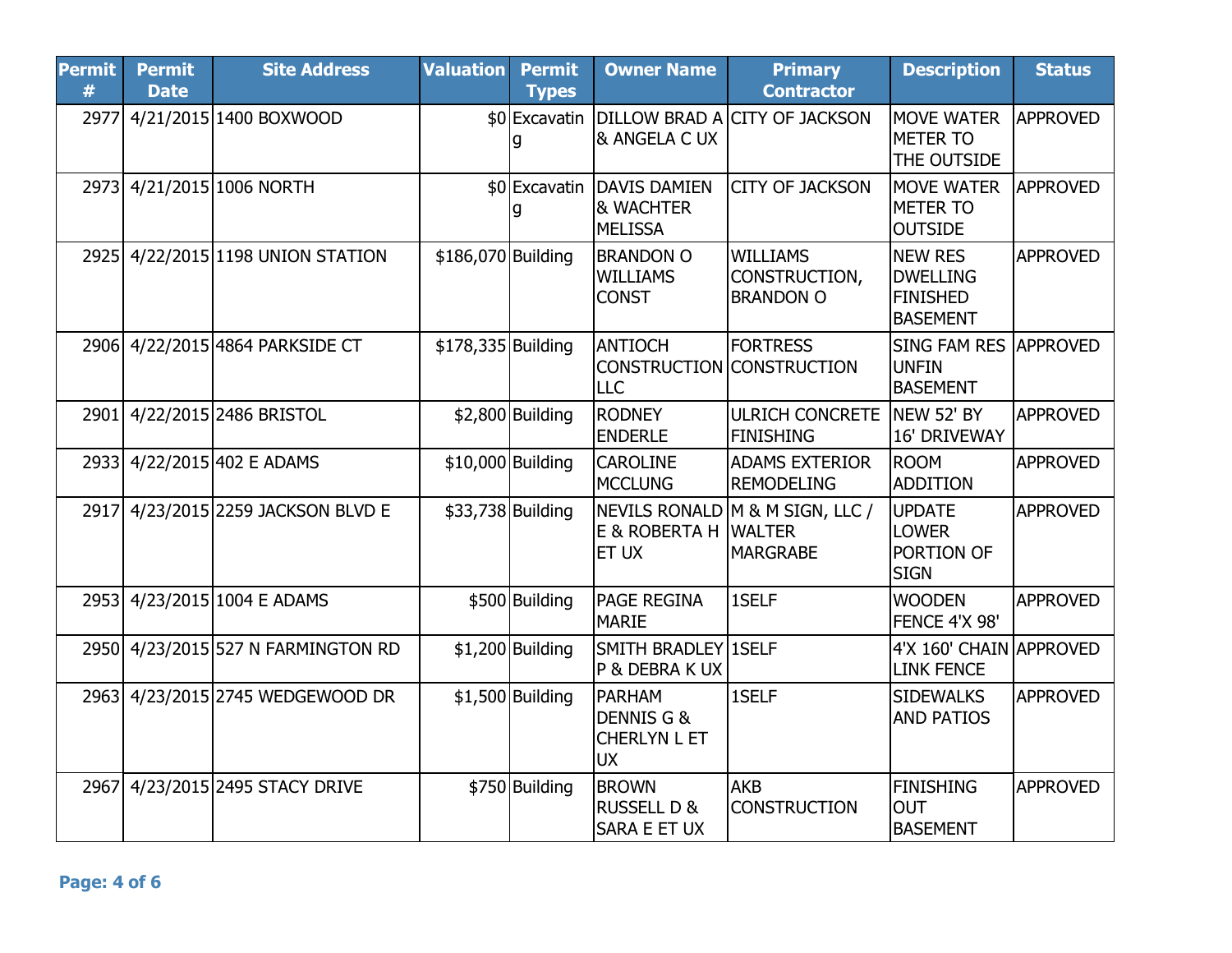| <b>Permit</b><br># | <b>Permit</b><br><b>Date</b> | <b>Site Address</b>                       | <b>Valuation</b>   | <b>Permit</b><br><b>Types</b> | <b>Owner Name</b>                                             | <b>Primary</b><br><b>Contractor</b>                         | <b>Description</b>                                                                                      | <b>Status</b>   |
|--------------------|------------------------------|-------------------------------------------|--------------------|-------------------------------|---------------------------------------------------------------|-------------------------------------------------------------|---------------------------------------------------------------------------------------------------------|-----------------|
| 2983               |                              | 4/24/2015 414-452 WHETSTONE<br><b>WAY</b> |                    | \$1,800 Excavatin<br>g        |                                                               | MASTEC, NORTH<br>AMERICA, INC                               | <b>INSTALLING</b><br>308' COAX<br><b>CABLE</b>                                                          | <b>APPROVED</b> |
|                    |                              | 2981 4/24/2015 119 N UNION ST             |                    |                               | \$1,000 Plumbing DAVID THOMAS                                 | lc & s well<br><b>SERVICE</b>                               | <b>REPLACE</b><br><b>SEWER LINE</b>                                                                     | <b>APPROVED</b> |
|                    |                              | 2895 4/24/2015 2223 PROVIDENCE            | \$268,365 Building |                               | JAMES &<br><b>MARCIA BATES</b>                                | <b>PIKE</b><br><b>CONTRACTING</b><br><b>SERVICES, CHRIS</b> | <b>NEW SING</b><br><b>FAM RES W</b><br><b>UNFIN</b><br><b>BASEMENT</b>                                  | <b>APPROVED</b> |
|                    |                              | 2932 4/24/2015 402 ELM ST                 |                    | $$3,357$ Building             | <b>WILLIAMS</b><br><b>KENNETH E &amp;</b><br><b>LORI ETAL</b> | <b>BOOTHEEL FENCE</b><br> CO                                | <b>INSTALL 4' X</b><br>311' BLACK<br><b>COATED</b><br><b>CHAIN LINK</b><br><b>FENCE</b>                 | <b>APPROVED</b> |
|                    |                              | 2985 4/27/2015 525 S. HOPE                |                    | \$10,000 Electrical           | <b>CITY OF</b><br><b>JACKSON</b>                              | <b>TRUE NORTH</b><br>MANAGEMENT<br><b>SERVICES, LLC</b>     | <b>ANTENNE AND</b><br><b>COAX CABLE</b><br><b>PLACEMENT</b>                                             | <b>APPROVED</b> |
|                    |                              | 2944 4/27/2015 1606 VOYAGER CT            |                    | $$1,300$ Building             | <b>SCOTT</b><br><b>BURKETT</b>                                | <b>FLANAGAN</b><br>CONSTRUCTION,<br>LEE W                   | 6'X 122'<br><b>WOODEN</b><br><b>PRIVACY</b><br><b>FENCE</b>                                             | <b>APPROVED</b> |
| 2952               |                              | 4/27/2015 2095 WATSON DR                  | \$313,980 Building |                               | <b>TIMOTHY MENZ BONNIE MENZ</b>                               |                                                             | <b>NEW RES</b><br><b>FAMILY</b><br><b>DWELLING</b><br><b>AND</b><br><b>DECORATIVE</b><br>4'X 350' FENCE | <b>APPROVED</b> |
| 2991               |                              | 4/28/2015 911 ODUS DR                     |                    |                               | \$0 Excavatin BREWER PAUL                                     | <b>CITY OF JACKSON</b>                                      | <b>RELOCATE</b><br><b>WATER METER</b>                                                                   | <b>APPROVED</b> |
|                    |                              | 2992 4/28/2015 189 LACEY ST N             |                    | g                             | \$0 Excavatin WREN HOMES<br><b>LLC</b>                        | <b>CITY OF JACKSON</b>                                      | <b>RAISE WATER</b><br><b>METER UP</b>                                                                   | <b>APPROVED</b> |